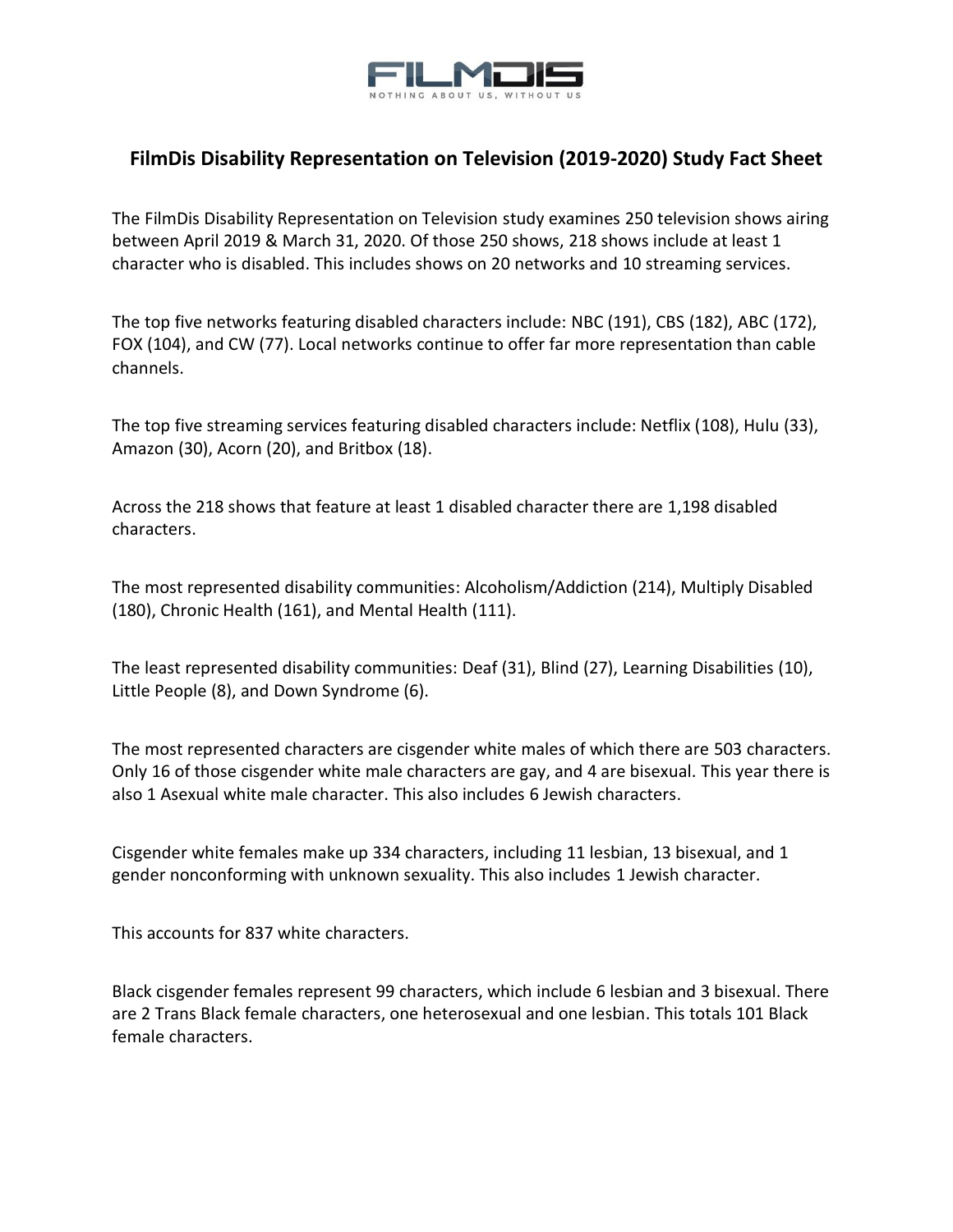

Black males represent 102 characters including 1 Jewish. There are 3 gay male characters and one bisexual.

This accounts for 203 Black characters.

IPOC cisgender males account for 79 characters. These include 41 Latine (2 who are gay), 20 Asian/Indian (1 who is gay), 4 Hawaiian, 4 Middle Eastern, 4 Unknown, 3 Indigenous (1 who is gay), and 3 Biracial (1 who is gay) characters.

IPOC cisgender females also make up 79 characters. There are 33 Asian/Indian (1 who is bisexual), 27 Latine, 7 Unknown, 5 Biracial (1 who is queer), 3 Middle Eastern, 2 Indigenous, and 1 AfroLatine.

There is also 1 IPOC character that is trans. She is a Biracial (AfroLatine) woman.

This accounts for 158 IPOC characters.

LGBTQIA representation accounts for only 71 characters. The breakdown for this is 48 are white, 15 are Black, and 8 are IPOC. This includes 5 trans women (2 white, 2 Black, and 1 IPOC AfroLatine), and 1 gender-nonconforming white unknown female. Three of the trans women are lesbian (2 white, 1 Black). The other two trans women are heterosexual. 24 of the characters are gay males. 22 are bisexual (17 females and 5 males). 20 are lesbians. 2 are heterosexual transwomen. 1 is queer. 1 is asexual. 1 is gender nonconforming with unknown sexuality.

The vast majority, 980 characters, are American. Other nationalities represented include British, Canadian, Australian, Austrian, Scottish, Spanish, Bulgarian, Nigerian, Haitian, Syrian, Chinese, Pakistani, Japanese, Irish, French, Mexican, Unknown from somewhere in South America, Unknown from somewhere in Europe, and Unknown. There are also a few characters from fantasy worlds.

The majority of characters, 833 specifically, are Adult characters between the ages of 20 and 60. Other characters include 217 Elder (60+), 82 Teen (13-19), 72 Child (2-12), and 4 Babies (under 2).

Most of the characters in this study are Bit characters. This usually means they have a very small role throughout a season/series. There are 590 Bit characters to report. There are 321 Supporting, 174 Lead, and 115 Guest Star characters.